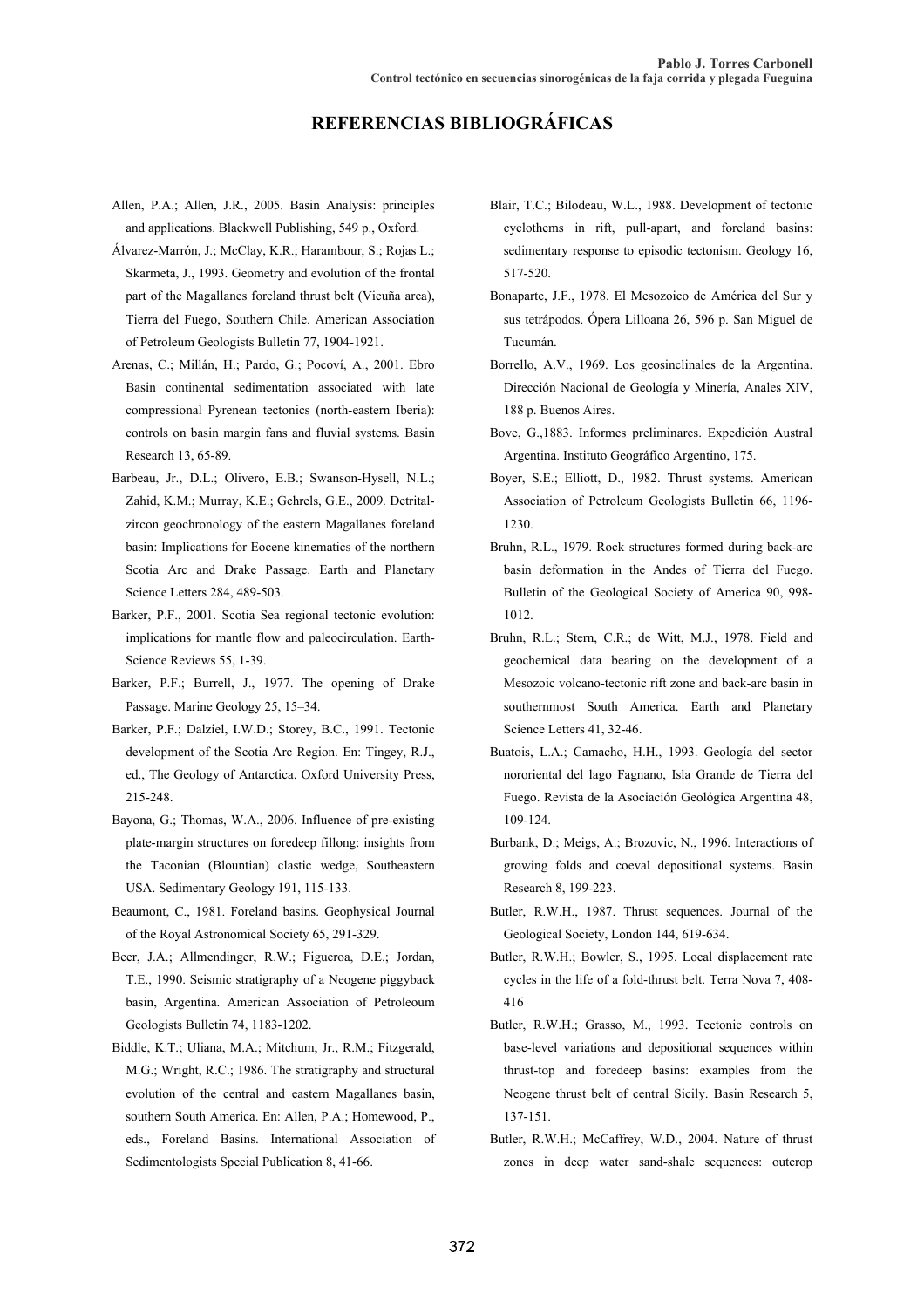examples from the Champsaur sandstones of SE France. Marine and Petroleum Geology 21, 911-921.

- Butler, R.W.H.; Keogh, S.M.; Lickorish, W.H., 1998. Evolution of the Agrigento thrust-top basin, Sicily: Sedimentation and the tectonics of orogenic wedges. Annales Tectonicae 12, 28-50.
- Cagnolatti, M.; Covellone, G.; Erlicher, J.; Fantin, F.; 1987. Fallamiento y plegamiento de cobertura al suroeste del río Grande, Cuenca Austral, Tierra del Fuego, Argentina. En: Actas 1, X Congreso Geológico Argentino, San Miguel de Tucumán, 149-152.
- Cagnolatti, M.; Martins, R.; Villar, H., 1996. La Formación Lemaire como probable generadora de hidrocarburos en el área Angostura, Provincia de Tierra del Fuego, Argentina. En: Actas 1, XIII Congreso Geológico Argentino y III Congreso de Exploración de Hidrocarburos, 123–139.
- Camacho, H.H., 1948. Geología de la cuenca del lago Fagnano o Cami, Gobernación Marítima de Tierra del Fuego. Tesis Doctoral. Facultad de Ciencias Exactas y Naturales, Universidad de Buenos Aires, 66 p. Buenos Aires.
- Camacho, H.H., 1949. La fauna cretácica del Hito XIX (Tierra del Fuego). Revista de la Asociación Geológica Argentina 4, 249-254.
- Camacho, H.H., 1967. Las transgresiones del Cretácico Superior y Terciario de la Argentina. Revista de la Asociación Geológica Argentina 22, 253-280.
- Caminos, R., 1980. Cordillera Fueguina. En: Geología Regional Argentina 2, II Simposio de Geología Regional Argentina. Academia Nacional de Ciencias, 1463-1501.
- Cardozo, N.; Jordan, T., 2001. Causes of spatially variable tectonic subsidence in the Miocene Bermejo Foreland Basin, Argentina. Basin Research 13, 335-357.
- Cecioni, G., 1957. Cretaceous flysch and molasse in Departamento Última Esperanza, Magallanes Province. American Association of Petroleoum Geologists Bulletin 41, 538-564.
- Chernicoff, C.J.; Vargas, D., 1998. Levantamiento aeromagnético de Tierra del Fuego. Presentación de datos. Serie contribuciones técnicas 1. SEGEMAR.
- Chiang, C.-S.; Yu, H.-S.; Chou, Y.-W., 2004. Characteristics of the wedge-top depozone of the southern Taiwan foreland basin system. Basin Research 16, 65-78.
- Clarke, J.A.; Olivero, E.B.; Puerta, P., 2003. Description of the earliest fossil penguin from South America and first Paleogene vertebrate locality of Tierra del Fuego,

Argentina. American Museum Novitates 3423, 18 p. New York.

- Codignotto, J.O.; Malumián, N., 1981. Geología de la región al norte del paralelo 54º S de la isla Grande de Tierra del Fuego. Revista de la Asociación Geológica Argentina 36, 44-88.
- Cohen, H.A.; McClay, K., 1996. Sedimentation and shale tectonics of the northwestern Niger Delta front. Marine and Petroleum Geology 13, 313-328.
- Costa, C.; Smalley, Jr., R.; Schwartz, D.P.; Stenner, H.D.; Ellis, M.; Ahumada, E.A.; Velasco, M.S., 2006. Preliminary paleoseismological observation at an onshore transform boundary: The Magallanes-Fagnano fault, Tierra del Fuego. Revista de la Asociación Geológica Argentina 61, 647-657.
- Crampton, S.L.; Allen, P.A., 1995. Recognition of forebulge unconformities associated with early stage foreland basin development: example from the North Alpine Foreland Basin. American Association of Petroleum Geologists Bulletin 79, 1495-1514.
- Criado Roque, P.; de Ferrariis, C.; Mingramm, A.; Rolleri, E.O.; Simonato, I.B.; Suero, T., 1959. Cuencas sedimentarias de la Argentina. Boletín de Informaciones Petroleras 320: 816-834.
- Cristallini, E.O., 1996. La faja plegada y corrida de La Ramada. En: Ramos, V.A., ed., Geología de la región del Aconcagua, Provincias de San Juan y Mendoza. Dirección Nacional del Servicio Geológico, Anales 24, 349-385, Buenos Aires.
- Cunningham, D.W., 1993. Strike-slip faults in the Southernmost Andes and the development of the Patagonian Orocline. Tectonics 12, 169-186.
- Daëron, M.; Benedetti, L.; Tapponnier, P.; Sursock, A.; Finkel, R.C., 2004. Constraints on the post ~25-ka slip rate of the Yammoûneh fault (Lebanon) using in situ cosmogenic <sup>36</sup>Cl dating of offset limestone-clast fans. Earth and Planetary Science Letters 227, 105-119
- Dahlen, F.A., 1984. Noncohesive critical Coulomb wedges: an exact solution. Journal of Geophysical Research 89, B12, 10125-10133.
- Dahlen, F.A., 1990. Critical taper model of fold-and-thrust belts and accretionary wedges. Annual Reviews of Earth and Planetary Sciences 18, 55-99.
- Dahlen, F.A.; Suppe, J., 1988. Mechanics, growth, and erosion of mountain belts. En: Clark, S.P., ed., Processes in continental lithospheric deformation. Geological Society of America Special Paper 218, 161-178.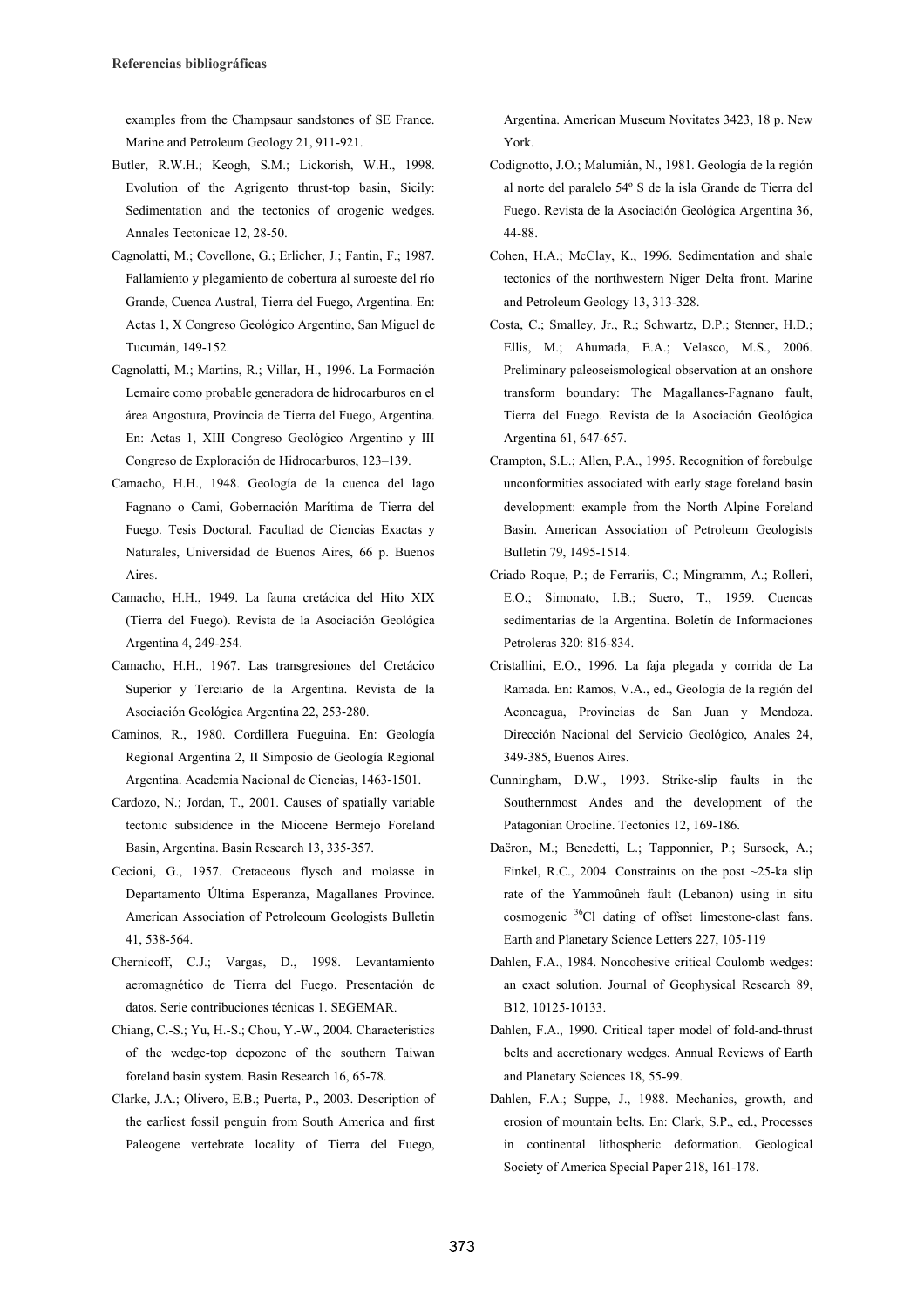- Dahlstrom, C.A., 1990. Geometric constraints derived from the law of conservation of volume and applied to evolutionary models for detachment folding. American Association of Petroleum Geologists Bulletin 74, 336- 344.
- Dalziel, I.W.D., 1981. Back-arc extension in the southern Andes, a review and critical reappraisal. Philosophical Transactions of the Royal Society of London A300, 319- 335.
- Dalziel, I.W.D., 1982. The early (pre-middle Jurassic) history of the Scotia Arc region – a review and progress report. En: Craddock, C., ed., Antarctic Geoscience 13, 111-126. University of Winsconsin Press, Madison.
- Dalziel, I.W.D., Brown, R.L., 1989. Tectonic denudation of the Darwin metamorphic core complex in the Andes of Tierra del Fuego, southernmost Chile. Implications for Cordilleran orogenesis. Geology 17, 699-703.
- Dalziel, I.W.D.; Palmer, K.F., 1979. Progressive deformation and orogenic uplift at the southern extremity of the Andes. Bulletin of the Geological Society of America 90, 259-280.
- Dalziel, I.W.D.; de Wit, M.J.; Palmer, K.F., 1974. Fossil marginal basin in the southern Andes. Nature 250, 291- 294.
- Dalziel, I.W.D.; Dott, R.H.; Winn, R.D.; Bruhn, R.L., 1975. Tectonic relations of South Georgia Island to the Southernmost Andes. Geological Society of America Bulletin 86, 1034-1040.
- Dalziel, I.W.D.; Storey, B.C.; Garrett, S.W.; Grunow, A.M.; Herrod, L.D.B.; Pankhurst, R.J., 1987. Extensional tectonics and the fragmentation of Gondwanaland. En: Coward, M.P.; Dewey, J.F.; Hancock, P.L., eds., Continental extensional tectonics. Geological Society of London Special Publication 28, 433-441.
- Damanti, J.F., 1993. Geomorphic and structural controls on facies patterns and sediment composition in a modern foreland basin. International Association of Sedimentologists Special Publication 17, 221-233.
- Darwin, C., 1846. Geological observations of South America. Smith Elder and Company, 279 p., London.
- Dávila, F.M.; Astini, R.A.; Jordan, T.E.; Gehrels, G.; Ezpeleta, M., 2007. Miocene forebulge development previous to broken foreland partitioning in the southern Central Andes, west-central Argentina. Tectonics 26, doi: 10.1029/2007TC002118.
- Davis, D.; Suppe, J.; Dahlen, F.A., 1983. Mechanics of foldand-thrust belts and accretionary wedges. Journal of Geophysical Research 88, 1153-1172.
- De Ferrariis, C., 1938, en Fossa Mancini, E.; Feruglio, E.; Yussen de Campana, J.C. Una reunión de geólogos de YPF y el problema de la terminología estratigráfica. Boletín de Informaciones Petroleras 165: 44-45, 94-95.
- DeCelles, P.G., 1994. Late Cretaceous-Paleocene synorogenic sedimentation and kinematic history of the Sevier thrust belt, northeast Utah and southwest Wyoming. Geological Society of America Bulletin 106, 32-56.
- DeCelles, P.G., 2004. Late Jurassic to Eocene evolution of the Cordilleran thrust belt and foreland basin system, western U. S. A. American Journal of Science 304, 105- 168.
- DeCelles, P.G.; Burden, E.T., 1992. Non-marine sedimentation in the overfilled part of the Jurassic-Cretaceous cordilleran foreland basin: Morrison and Cloverly Formations, central Wyoming, USA. Basin Research 4, 291-314.
- DeCelles, P.G.; Currie, B.S., 1996. Long-term sediment accumulation in the Middle Jurassic-early Eocene Cordilleran retroarc foreland-basin system. Geology 24, 591-594.
- DeCelles, P.G.; Giles, K.A., 1996. Foreland basin systems. Basin Research 8, 105-123.
- DeCelles, P.G.; Hertel, F., 1989. Petrology of fluvial sands from the Amazonian foreland basin, Perú and Bolivia. Geological Society of America bulletin 101, 1552-1562.
- DeCelles, P.G.; Gray, M.B.; Rigdway, K.D.; Cole, R.B.; Srivastava, P.; Pequera, N.; Pivnik, D.A., 1991. Kinematic history of a foreland uplift from Paleocene synorogenic conglomerate, Beartooth Range, Wyoming and Montana. Geological Society of America Bulletin 103, 1458-1475.
- Deramond, J.; Souquet, P.; Fondecave-Wallez, M-J.; Specht, M., 1993. Relationships between thrust tectonics and sequence stratigraphy surfaces in foredeeps: model and examples from the Pyrenees (Cretaceous-Eocene, France, Spain). En: Williams, G.D.; Dobb, A., ed., Tectonics and seismic sequence stratigraphy. Geological Society Special Publication 71, 193-219.
- Dickinson, W.R., 1993. Basin geodynamics. Basin Research 5, 195-196.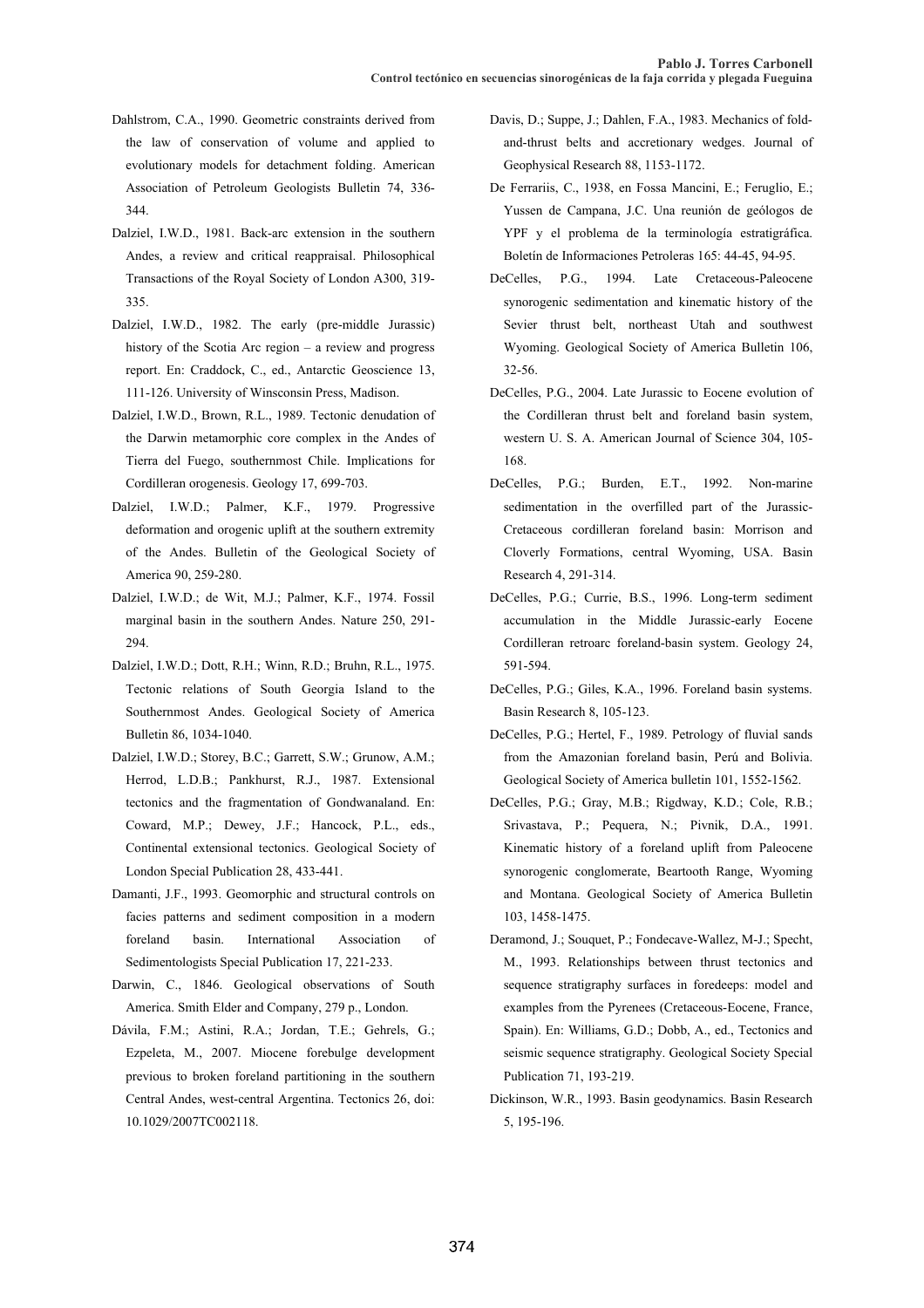- Dickinson, W.R.; Suczec, C.A., 1979. Plate tectonics and sandstone compositions. American Association of Petroleum Geologists Bulletin 63, 2164-2182.
- Dickinson, W.R.; Beard, L.S.; Brakenridge, G.R.; Erjavec, J.L.; Ferguson, R.C.; Inman, K.F.; Knepp, R.A.; Lindberg, F.A.; Ryberg, P.T., 1983. Provenance of North American Phanerozoic sandstones in relation to tectonic setting. Geological Society of America bulletin 94, 222- 235.
- Diraison, M.; Cobbold, P.R.; Gapais, D.; Rossello, E.A.; Le Corre, C., 2000. Cenozoic crustal thickening, wrenching and rifting in the foothills of the southernmost Andes. Tectonophysics 316, 91-119.
- Doglioni, C.; Prosser, G., 1997. Fold uplift versus regional subsidence and sedimentation rate. Marine and Petroleum Geology 14, 179-190.
- Doglioni, C.; Merlini, S.; Cantarella, G., 1999. Foredeep geometries at the front of the Appennines in the Ionian Sea (central Mediterranean). Earth and Planetary Science Letters 168, 243-254.
- Dott, Jr., R.H.; Winn, R.D.; de Wit, M.J.; Bruhn, R.L., 1977. Tectonic and sedimentary significance of Cretaceous Tekenika beds of Tierra del Fuego. Nature 266, 620-622.
- Dott, Jr., R.H.; Winn, Jr., R.D.; Smith, C.H.L., 1982. Relationship of late Mesozoic and early Cenozoic sedimentation to the tectonic evolution of the Southernmost Andes and Scotia Arc. In: Antarctic Geoscience, Craddock, C. (Ed.). University of Wisconsin Press, 193-202, Madison.
- Erslev, E.A., 1991. Trishear fault-propagation folding. Geology 19, 617-620.
- Escobar, F., 1982. Mapa geológico de Chile, 49º30'-56º30' lat. S. Servicio Nacional de Geología y Minería de Chile, hoja 6, escala 1:1.000.000.
- Evans, M.J.; Elliott, T., 1999. Evolution of a thrust-sheet-top basin: the Tertiary Barrême basin, Alpes-de-Haute-Provence, France.Geological Society of America Bulletin 111, 1617-1643.
- Feruglio*,* E., 1938. El Cretácico superior del Lago San Martín (Patagonia) y de las regiones adyacentes. Physis 12, 293-342.
- Fildani, A.; Cope, T.D.; Graham, S.A.; Wooden, J.L., 2003. Initiation of the Magallanes foreland basin: Timing of the southernmost Patagonian Andes orogeny revised by detrital
- Flemings, P.B.; Jordan, T.E., 1989. A synthetic stratigraphic model of foreland basin development. Journal of Geophysical Research 94, 3851-3866.
- Flemings, P.B.; Jordan, T.E., 1990. Stratigraphic modeling of foreland basins: interpreting thrust deformation and lithosphere rheology. Geology 18, 430-434.
- Fleuty, M.J., 1964. The description of folds. Proceedings of the Geological Association 75, 461-492
- Flores, M.A.; Malumián, N.; Masiuk, V.; Riggi, J.C., 1973. Estratigrafía cretácica del subsuelo de Tierra del Fuego. Revista de la Asociación Geológica Argentina 28, 407- 437.
- Ford, M., 2004. Depositional wedge tops: interaction between low basal friction external orogenic wedges and flexural foreland basins. Basin Research 16, 361-375.
- Ford, M.; Lickorish, W.H., 2004. Foreland basin evolution around the western Alpine Arc. In: Joseph, P.; Lomas, S.A., eds., Deep-water sedimentation in the Alpine basin of SE France: new perspectives on the Grès d'Annot and related systems. Geological Society Special Publication 221, 39-63.
- Forsyth, D.W., 1975. Fault plane solutions and tectonics of the South Atlantic and Scotia Sea. Journal of Geophysical Research 80, 1429-1443.
- Forsythe, R., 1982. The Late Paleozoic to early Mesozoic evolution of Southern South America: A plate tectonic interpretation. Journal of the Geological Society, London 139, 671-682.
- Furque, G.; Camacho, H.H., 1949. El Cretácico Superior de la costa Atlántica de Tierra del Fuego. Revista de la Asociación Geológica Argentina 4, 263-297.
- Galeazzi, J.S., 1996. Cuenca Malvinas. In: Ramos, V.A.; Turic, M.A., eds., Geología y Recursos Naturales de la Plataforma Continental Argentina. Relatorio XII Congreso Geológico Argentino y III Congreso de Exploración de Hidrocarburos, 273-309.
- Galeazzi, J.S., 1998. Structural and stratigraphic evolution of the western Malvinas basin, Argentina. American Association of Petroleum Geologists Bulletin 82, 596- 636.
- Geiser, P.A., 1988. Mechanisms of thrust propagation: some examples and implications for the analysis of overthrust terranes. Journal of Structural Geology 10, 829-845.
- Gelletti, R.; Lodolo, E.; Schreider, A.A.; Polonia, A., 2005. Seismic structure and tectonics of the Shackleton Fracture Zone (Drake Passage, Scotia Sea). Marine Geophysical Researches 26, 17-28.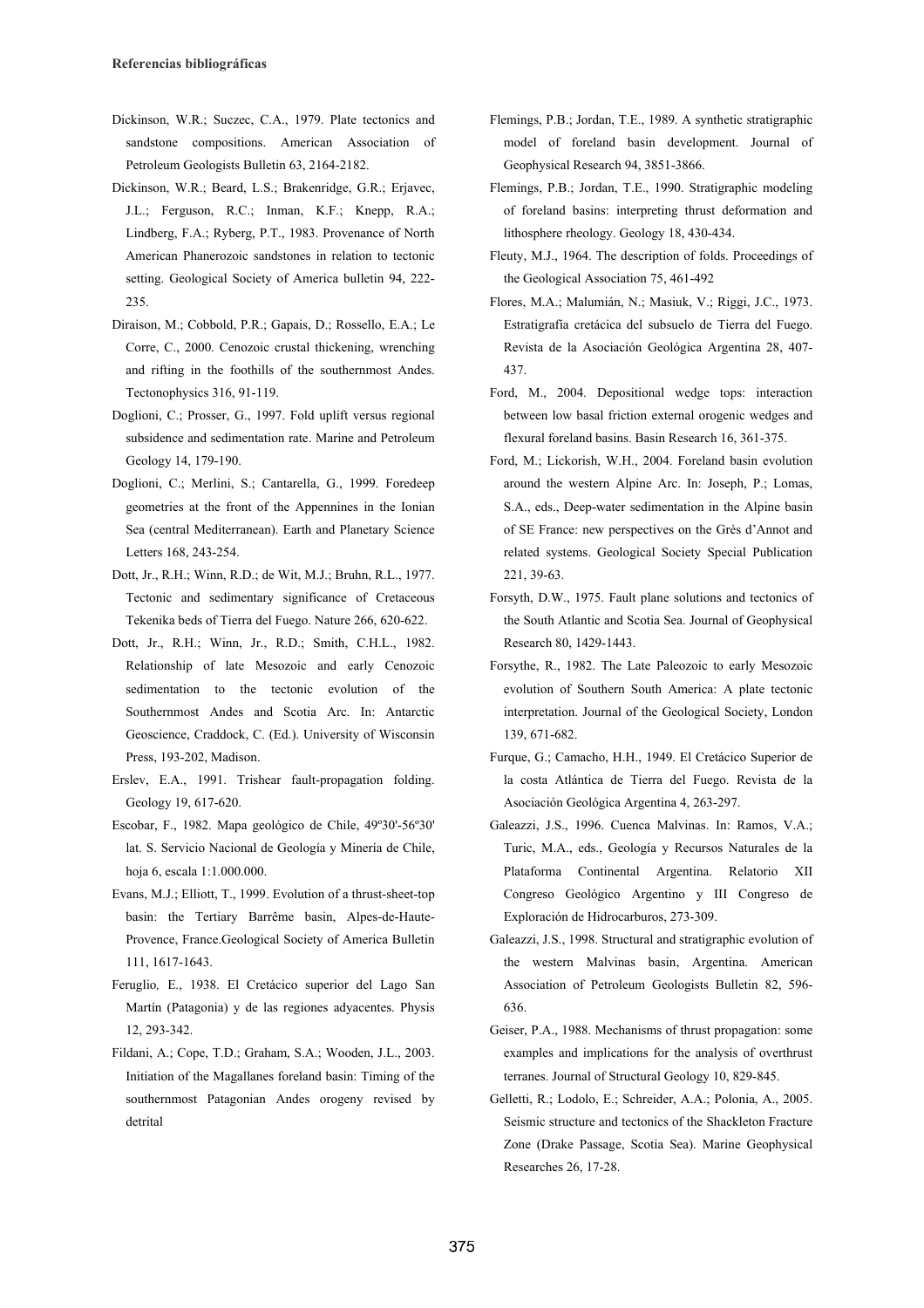- Ghiglione, M.C., 2002. Diques clásticos asociados a deformación transcurrente en depósitos sinorogénicos del Mioceno inferior de la cuenca Austral. Revista de la Asociación Geológica Argentina 57, 103-118.
- Ghiglione, M.C., 2003. Estructura y evolución tectónica del Cretácico-Terciario de la costa Atlántica de Tierra del Fuego. Tesis Doctoral, Universidad de Buenos Aires, Facultad de Ciencias Exactas y Naturales, 150 p., Buenos **A**ires.
- Ghiglione, M.C.; Ramos, V.A., 2005. Progression of deformation and sedimentation in the southernmost Andes. Tectonophysics 405, 25-46.
- Ghiglione, M.C.; Ramos, V.A.; Cristallini, E.O., 2002. Estructura y estratos de crecimiento en la faja plegada y corrida de los Andes Fueguinos. Revista Geológica de Chile 29, 17-41.
- Ghiglione, M.C.; Yagupsky, D.; Ghidella, M.; Ramos, V.A., 2008. Continental stretching preceding the opening of the Drake Passage: Evidence from Tierra del Fuego. Geology 36, 643-646.
- Gómez, E.; Jordan, T.E.; Allmendinger, R.W.; Hegarty, K.; Kelley, S.; Heizler, M., 2003. Controls on architecture of the Late Cretaceous to Cenozoic southern Middle Magdalena Valley Basin, Colombia. Geological Society of America Bulletin 115, 131-147.
- González Guillot, M.A., 2009. Estudio petrogenético de plutones de la Cordillera Fueguina entre el Lago Fagnano y el Canal Beagle, y algunas consideraciones sobre las mineralizaciones asociadas. Tesis Doctoral. Facultad de Ciencias Naturales y Museo, Universidad de La Plata, 301 p. La Plata.
- González Guillot, M.; Escayola, M.; Acevedo, R., 2008. Reconocimiento de dos suites magmáticas en la península Ushuaia, Argentina. XVII Congreso Geológico Argentino, Actas, 843-844.
- Gonzalez-Mieres, R.; Suppe, J., 2006. Relief and shortening in detachment folds. Journal of Structural Geology 28, 1785-1807.
- Gorring, M.L.; Kay, S.M.; Zeitler, P.K.; Ramos, V.A.; Rubiolo, D.; Fernández, M.I.; Panza, J.L., 1997. A slab window origin for Neogene Patagonian plateau lavas (46.5º to 49.5º S). Tectonics 16, 1-17.
- Halpern, M., 1973. Regional Geochronology of Chile South of 50° Latitude. Geological Society of America bulletin 84, 2407-2422.
- Halpern, M.; Rex, D.C., 1972. Time of folding of the Yaghan Formation and age of the Tekenika Beds,

southern Chile, South America. Geological Society of America Bulletin 83, 1881-1886.

- Hanson, B.E.; Wilson, T.J., 1991. Submarine rhyolitic volcanism in a Jurassic proto-marginal basin, southern Andes, Chile and Argentina. En: Harmon, R.S.; Rapela, C.W., eds., Andean Magmatism and its Tectonic Setting. Geological Society of America Special Paper 265, 13-27.
- Hardy, S.; Poblet, J., 1994. Geometric and numerical model of progressive limb rotation in detachment folds. Geology 22, 371-374.
- Hartley, A.J.; Otava, J., 2001. Sediment provenance and dispersal in a deep marine foreland basin: the Lower Carboniferous Culm Basin, Czech Republic. Journal of the Geological Society, London 158, 137-150.
- Heller, P.L.; Angevine, C.L.; Winslow, N.S.; Paola, C., 1988. Two-phase stratigraphic model of foreland-basin sequences. Geology 16, 501-504.
- Hervé, F.; Nelson, E.; Kawashita, K.; Suárez, M., 1981. New isotopic ages and the timing of orogenic events in the Cordillera Darwin, southernmost Chilean Andes. Earth and Planetary Science Letters 55, 257-265.
- Hesse, R., 1982. Cretaceous-Paleogene flysch zone of the eastern Alps and Carpathians: identification and platetectonic significance of 'dormant' and 'active' deep-sea trenches in the Alpine-Carpathian Arc. Geological Society of London Special Publication 10, 471-494.
- Heusser, C.J. 2003. Ice age southern andes. A chronicle of paleoecological events. Developments in Quaternary Science Series 3, 240 p. Amsterdam.
- Hirst, J.P.P.; Nichols, G.J., 1986. Thrust tectonic controls on Miocene alluvial distribution patterns, southern Pyrenees. International Association of Sedimentologists Special Publication 8, 247-258.
- Hiscott, R.N.; Pickering, K.T.; Beeden, D.R., 1986. Progressive filling of a confined Middle Ordovician foreland basin associated with the Taconic orogeny, Quebec, Canada. International Association of Sedimentologists Special Publication 8, 309-325.
- Hoffstetter, R.; Fuenzalida, H.; Cecioni, G., 1957. Lexique stratigraphique international. Amérique Latine, Chili. Centre National Recherche Scientifique VII, 444 p. Paris.
- Homza, T.X.; Wallace, W.K., 1997. Detachment folds with fixed hinges and variable detachment depth, northeastern Brooks Range, Alaska. Journal of Structural Geology 19, 337-354.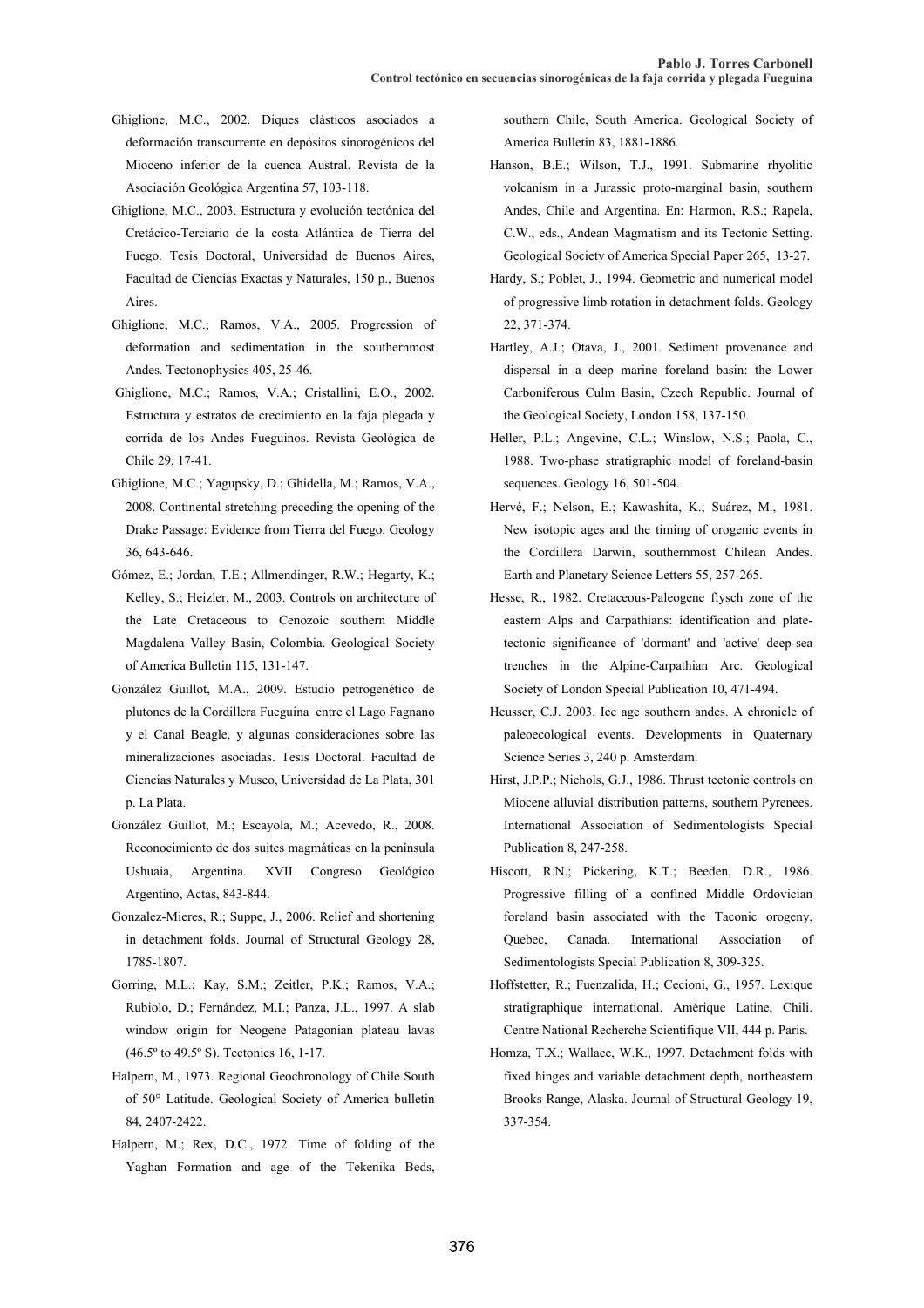- Horton, B.K.; DeCelles, P.G., 1997. The modern foreland basin system adjacent to the Central Andes. Geology 25, 895-898
- Hromic, M.T., 1989. *Planorotalites australiformis* (Jenkins, 1965) (Foraminifera: Globorotaliidae) en el Eoceno de la Cuenca Austral de Chile. Anales del Instituto de la Patagonia, Serie Ciencias Naturales 19, 57-65.
- Hünicken, M.A.; Charrier, R.; Lahsen, A., 1975. *Baculites*  (Lytoceratina) de la Provincia de Magallanes, Chile. I Congreso Argentino de Paleontología y Bioestratigrafía, Actas 2, 115-140.
- Jamison, W.R., 1987. Geometric analysis of fold development in overtrhust terranes. Journal of Structural Geology 9, 207-219.
- Jannou, G.; Olivero, E.B., 2001. Hallazgo de radiolarios del Paleógeno en la Isla Grande de Tierra del Fuego, Argentina. Ameghiniana 38, 317-320.
- Jordan, T.E., 1981. Thrust loads and foreland basin evolution, Cretaceous, western United States. American Association of Petroleum Geologists Bulletin 65, 2506- 2520.
- Jordan, T.E., 1995. Retroarc foreland and related basins. En: Busby, C.J.; Ingersoll, R.V., eds., Tectonics of sedimentary basins, 331-362.
- Karner, G.D.; Steckler, M.S.; Thorne, J.A., 1983. Long-term thermo-mechanical properties of the lithosphere. Nature 304, 250-252.
- Katz, H.R., 1962. Fracture patterns and structural history in the sub-Andean belt of southernmost Chile. Journal of Geology 70, 595-603.
- Katz, H.R., 1972. Plate tectonics and orogenic belts in the south-east Pacific. Nature 237, 331-332.
- Katz, H.R., 1973. Contrasts in tectonic evolution of orogenic belts in the south-east Pacific. Nature 237, 331-332.
- Katz, H.R.; Watters, W.A., 1966. Geological investigation of the Yaghan Formation (Upper Mesozoic) and associated igneous rocks of Navarino Island, southern Chile. New Zealand Journal of Geology and Geophysics 9, 323-359.
- Klepeis, K.A., 1994a. Relationship between uplift of the metamorphic core of the southernmost Andes and shortening in the Magallanes foreland fold and thrust belt, Tierra del Fuego, Chile. Tectonics 13, 882-904.
- Klepeis, K.A., 1994b. The Magallanes and Deseado fault zones: Major segments of the South American-Scotia transform plate boundary in southernmost South America,

Tierra del Fuego. Journal of Geophysical Research 99, 22001-22014.

- Klepeis, K.A.; Austin, Jr., J.A., 1997. Contrasting styles of superposed deformation in the southernmost Andes. Tectonics 16, 755-776.
- Kohn, M.J.; Spear, F.S.; Harrison, T.M.; Dalziel, I.W.D., 1995. Ar40/Ar39 geochronology and P-T-t paths from the Cordillera Darwin metamorphic complex, Tierra del Fuego, Chile. Journal of Metamorphic Geology 13, 251- 270.
- Kraemer, P.E., 2003. Orogenic shortening and the origin of the Patagonian orocline (56º S lat.). Journal of South American Earth Sciences 15, 731-748.
- Kranck, E.H., 1932. Geological investigations in the Cordillera of Tierra del Fuego. Acta Geographica 4, 1- 231.
- Lawton, T.F.; Trexler, J.H, Jr., 1991. Piggyback basin in the Sevier orogenic belt, Utah: Implications for development of the thrust wedge. Geology 19, 827-830.
- Lawton, T.F.; Boyer, S.E.; Schmitt, J.G., 1994. Influence of inherited taper on structural variability and conglomerate distribution, Cordilleran fold and thrust belt, western United States. Geology 22, 339-342.
- Lesta, P.; Mainardi, E.; Stubelj, R., 1980. Plataforma continental Argentina. En: Geología Regional Argentina 2, II Simposio de Geología Regional Argentina. Academia nacional de Ciencias, 1577-1601.
- Lewis, K.B.; Pantin, H.M., 2002. Channel-axis, overbank and drift sediment waves in the southern Hikurangi Trough, New Zealand. Marine Geology 192, 123-151.
- Lodolo, E.; Menichetti, M.; Bartole, R.; Ben-Avraham, Z.; Tassone, A.; Lippai, H., 2003. Magallanes-Fagnano continental transform fault (Tierra del Fuego, southernmost South America). Tectonics, 22, doi:10.1029/2003TC001500.
- Lodolo, E.; Lippai, H.; Tassone, A.; Zanolla, C.; Menichetti, M.; Hormaechea, J.L., 2007. Gravity map of the Isla Grande de Tierra del Fuego, and morphology of Lago Fagnano. Geologica Acta 5, 307-314.
- López Cabrera, M.I.; Olivero, E.B.; Carmona, N.B.; Ponce, J.J., 2008. Cenozoic trace fossils of the *Cruziana*, *Zoophycos*, and *Nereites* ichnofacies from the Fuegian Andes, Argentina. Ameghiniana 45, 377-392.
- Malumián, N., 1988. Foraminíferos bentónicos de la localidad tipo de la Formación La Despedida (Eoceno,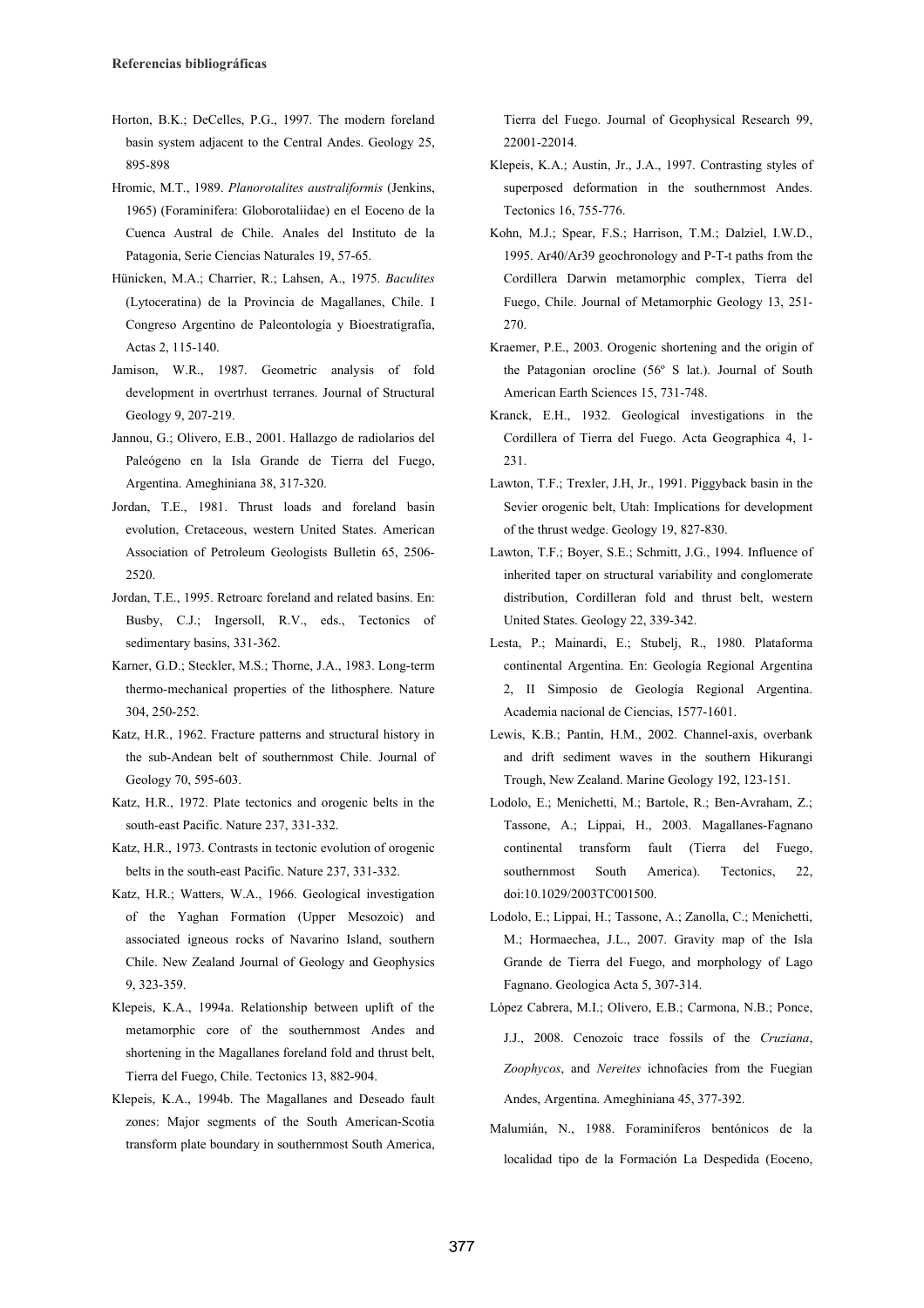Isla Grande de Tierra del Fuego). Parte I. Textulariina y Miliolina. Ameghiniana 25, 341-356.

- Malumián, N., 1999. La sedimentación en la Patagonia extraandina. En: Caminos, R., ed., Geología Argentina. Anales del Servicio Geológico Minero Argentino 29, 557- 612.
- Malumián, N.; Caramés, C., 2002. Foraminíferos de sedimentitas ricas en carbono orgánico: Formación La Barca, Paleoceno superior, Tierra del Fuego, República Argentina. Revista de la Asociación Geológica Argentina 57, 219-231.
- Malumián, N.; Masiuk, V., 1976. Foraminíferos de la Formación Cabeza de León (Cretácico Superior), Tierra del Fuego, Rep. Argentina. Revista de la Asociación Geológica Argentina 31, 180-221.
- Malumián, N.; Olivero, E.B., 2006. El Grupo Cabo Domingo, Tierra del Fuego, Argentina: Bioestratigrafía, paleoambientes y acontecimientos del Eoceno-Mioceno marino. Revista de la Asociación Geológica Argentina 61, 139-160.
- Malumián, N.; Olivero, E.B., 2005. El Oligoceno-Plioceno marino del río Irigoyen, costa atlántica de Tierra del Fuego, Argentina: una conexión atlántico-pacífica. Revista Geológica de Chile 32, 117-129.
- Malumián, N.; Panza, J., 2000. Hoja Geológica 5172-III Yacimiento Río Turbio 1:250.000. Boletín del Servicio Geológico Minero Argentino 247, 1-108.
- Malumián, N.; Masiuk, V.; Riggi, J.C., 1971. Micropaleontología y sedimentología de la perforación SC-1, Provincia de Santa Cruz, República Argentina. Su importancia y correlaciones. Revista de la Asociación Geológica Argentina 26, 175-208.
- Malumián, N.; Náñez, C.; Alonso, M.S.; Baleirón, A., 2008. Pozo Poseidón 1: El Paleógeno de la plataforma continental, Isla Grande de Tierra del Fuego. En: XVII Congreso Geológico Argentino, Resúmenes, 859-860.
- Malumián, N.; Jannou, G.; Náñez, C., 2009. Serial planktonic formainifera from the Paleogene of the Tierra del Fuego Island, South America. Journal of Foraminiferal Research 39, en prensa.
- Marchant, M., 1998. Zonación mediante foraminíferos planctónicos del Paleógeno del área Dorado-Kimiri Aike Sur, de la cuenca de Magallanes. Revista Española de Micropaleontología 30, 49-57.
- Martinioni, D.R., 1997. Cretaceous-Paleogene surface stratigraphy of the Austral Basin in the southernmost Andes: new evidences from central Tierra del Fuego, Argentina. 18th International Association of Sedimentologists Regional European Meeting of Sedimentology, Abstracts. Gaea Heidelbergensis 3, 231- 232. Heidelberg.
- Martinioni, D.R.; Olivero, E.B., 2008. Interpretación paleoambiental del Cretácico-Paleoceno marino del norte del lago Fagnano, Cuenca Austral, Tierra del Fuego, Argentina. XII Reunión Argentina de Sedimentología, Resúmenes, 112.
- Martinioni, D.R.; Olivero, E.B.; Palamarczuk, S., 1998. Conglomerados del Paleógeno en Tierra del Fuego: evidencias de discordancia entre el Cretácico Superior-Paleoceno y el Eoceno de cuenca Austral. En: Casadío, S., ed., Paleógeno de América del Sur y de la Península Antártica. Asociación Paleontológica Argentina, Publicación Especial 5, 129-136.
- Martinioni, D.R.; Olivero, E.B.; Palamarczuk, S. 1999. Estratigrafía y discordancias del Cretácico Superior-Paleoceno en la región central de Tierra del Fuego. Anales del Servicio Geológico Minero Argentino 33, 7- 16.
- Masiuk, V.; Riggi, J.C.; Bianchi, J.L., 1990a. Análisis geológico del Terciario del subsuelo de Tierra del Fuego. Boletín de Informaciones Petroleras 21, 70-89.
- Masiuk, V.; Riggi, J.C.; Bianchi, J.L., 1990b. Análisis geológico del Terciario del subsuelo de Tierra del Fuego (Parte II). Boletín de Informaciones Petroleras 22, 8-26.
- McCaffrey, R., 2005. Block kinematics of the Pacific-North America plate boundary in the southwestern United States from inversion of GPS, seismological, and geologic data. Journal of Geophysical Research 110, BO7401, doi: 10.1029/2004jb003307.
- McClay, K.R., 1992. Thrust tectonics. Chapman and Hall. 442 p. London.
- McClay, K.R., 2004. Thrust tectonics and hydrocarbon systems. American Association of Petroleum Geologists, Memoir 82, 667 p.
- Meade, J.B.; Hager, B.H., 2005. Block models of crustal motion in southern California constrained by GPS measurements. Journal of Geophysical Research 110, B03403, doi: 10.1029/2004JB003209.
- Medwedeff, D.A., 1989. Growth fault-bend folding at the southeast Lost Hills, San Joaquin Valley, California.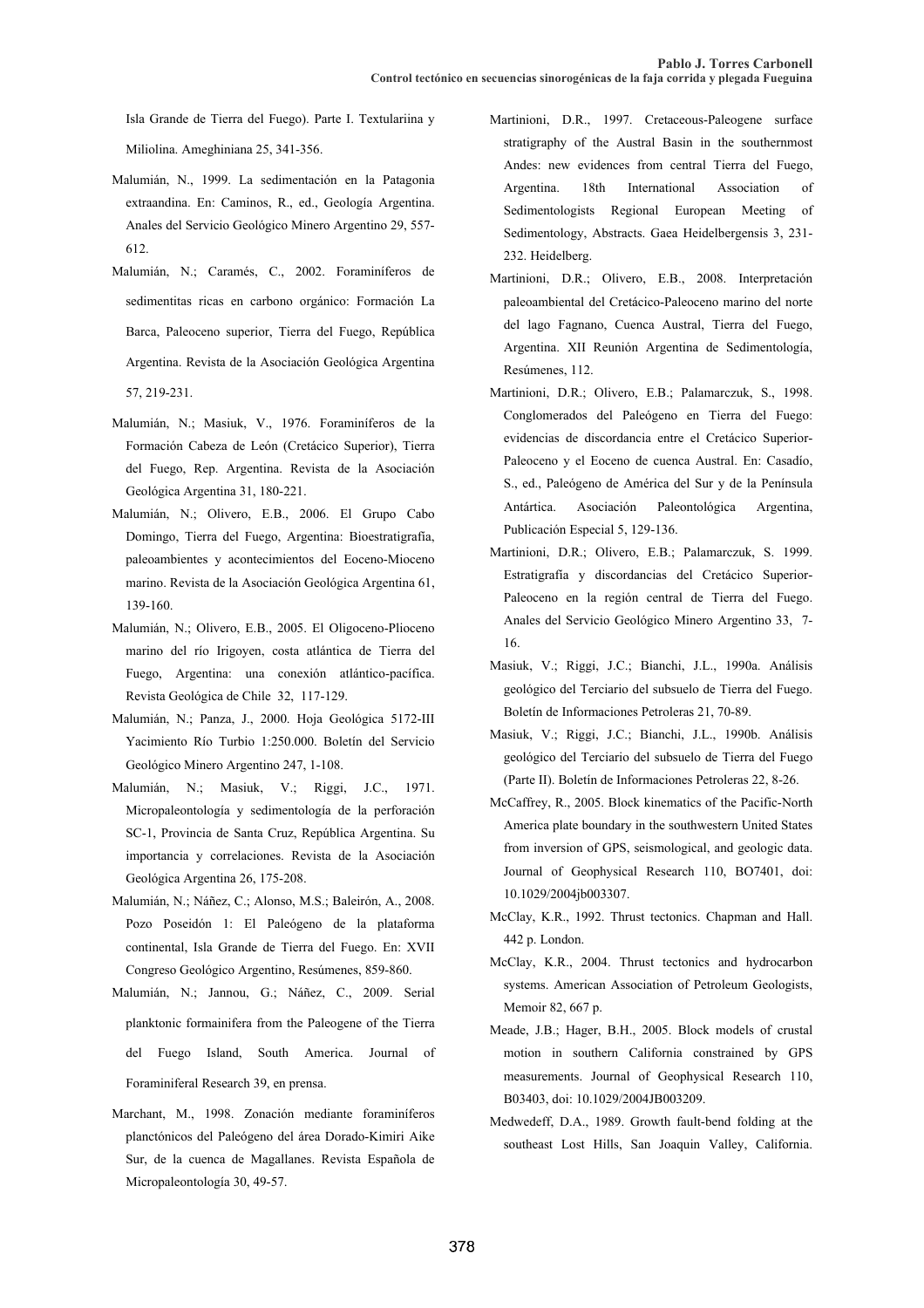American Association of Petroleum Geologists Bulletin 73, 54-67.

- Meghraoui, M.; Gomez, F.; Sbeinati, R.; Van der Woerd, J.; Mouty, M.; Darkal, A.N.; Radwan, Y.; Layyous, I.; Al Najjar, H.; Darawcheh, R.; Hijazi, F.; Al-Ghazzi, R.; Barazangi, M., 2003. Evidence for 830 years of seismic quiescence from palaeoseismology, archaeoseismology and historical seismicity along the Dead Sea fault in Syria. Earth and Planetary Science Letters 210, 35-52.
- Miall, A.D., 1995. Retroarc foreland and related basins. En: Busby, C.J.; Ingersoll, R.V., eds., Tectonics of sedimentary basins, 393-424.
- Mitra, S., 1986. Duplex structures and imbricate thrust systems: Geometry, structural position, and hydrocarbon potential: American Association of Petroleum Geologists Bulletin 70, 1087-1112.
- Mitra, S., 1990, Fault-propagation folds: geometry, kinematic evolution, and hydrocarbon traps. American Association of Petroleum Geologists Bulletin 74, 921- 945.
- Mitra, S., 1992. Balanced structural interpretations in fold and thrust belts. En: Mitra, S.; Fisher, G.W., eds., Structural geology of fold and thrust belts, 53-77. Johns Hopkins University Press, Baltimore.
- Mitra, S., 2002. Structural models of faulted detachment folds.American Association of Petroleum Geologists Bulletin 86, 1673-1694.
- Molnar, P.; Lyon-Caen, H., 1988. Some simple physical aspects of the support, structure, and evolution of mountain belts. Geological Society of America Special Paper 218, 179-207.
- Morley, C.K., 1986. A classification of thrust fronts. American Association of Petroleum Geologists Bulletin 70, 12-25.
- Mostajo, E.L., 1991. Nanofósiles calcáreos cenozoicos del pozo "Las Violetas 3". Isla Grande de Tierra del Fuego. Argentina. Ameghiniana 28, 311-315.
- Mulder, T.; Alexander, J., 2001. The physical character of subaqueous sedimentary density flows and their deposits. Sedimentology 48, 269-299.
- Mutti, E., 1992. Turbidite sandstones. AGIP-Instituto di Geologia, Università di Parma, 275 p., San Donato Milanese.
- Mutti, E.; Davoli, G.; Tienterri, R.; Zavala, C., 1996. The importance of ancient fluvio-deltaic systems dominated by catastrophic flooding in tectonically active basins. Memorie di Scienze Geologiche 48, 233-291.
- Mutti, E.; Tinterri, R.; Remacha, E.; Mavilla, N.; Angella, S.; Fava, L., 1999. An introduction to the analysis of ancient turbidite basins from an outcrop perspective. AAPG Continuing Education Course Note Series 39, 93 p., Tulsa.
- Mutti, E.; Tinterri, R.; di Biase, D.; Cavana, G., 2003. Deltaic, mixed and turbidite sedimentation of ancient foreland basins. Marine and Petroleum Geology 20, 733- 755.
- Náñez, C.; Malumián, N., 2008. Paleobiogeografía y paleogeografía del Maastrichtiense marino de la Patagonia, Tierra del Fuego y la Plataforma Continental Argentina, según sus foraminíferos bentónicos. Revista Española de Paleontología 23, 273-300.
- Natland, M.L.; González, P.E.; Cañón, A., 1974. A system of stages for corelation of Magalanes basin sediments. Geological Society of America Memoir 139, 1-125.
- Nelson, E.P.; Dalziel, I.W.D.; Milnes, A.G., 1980. Structural geology of the Cordillera Darwin – Collisional-style orogenesis in the southernmost Chilean Andes. Eclogae Geologicae Helvetiae 73, 727-751.
- Nordenskjöld, O., 1897. Notes on Tierra del Fuego. An account of the swedish expedition of 1895-1897. Scott Geographic Magazine XIII, 393 p., Edimburgh.
- Normark, W.R.; Piper, D.J.W.; Posamentier, H.; Pirmez, C.; Migeon, S., 2002. Variability in form and growth of sediment waves on turbidite channel levees. Marine Geology 192, 23-58.
- Olivero, E. B., 2002. Petrografía sedimentaria de sistemas turbidíticos del Cretácico-Paleógeno, Andes Fueguinos: Procedencia, volcanismo y deformación. En: N. Cabaleri; Cingolani, C.A.; Linares, E.; López de Luchi, M.G.; Ostera, V.; Panarello, H.O., eds., Actas XV Congreso Geológico Argentino, CD-ROM artículo 15.
- Olivero, E.B.; Malumián, N., 1999. Eocene stratigraphy of southeastern Tierra del Fuego island, Argentina. American Association of Petroleum Geologists Bulletin 83, 295-313.
- Olivero, E.B.; Malumián, N., 2002. Upper Cretaceous-Cenozoic clastic wedges from the Austral-Malvinas foreland basins, Tierra del Fuego, Argentina: eustatic and tectonic controls, In: 3rd European Meeting on the Paleontology and Stratigraphy of Latin America. Addendum 6-9, Toulouse.
- Olivero, E.B.; Malumián, N., 2008. Mesozoic-Cenozoic stratigraphy of the Fuegian Andes, Argentina: Geologica Acta 6, 5-18.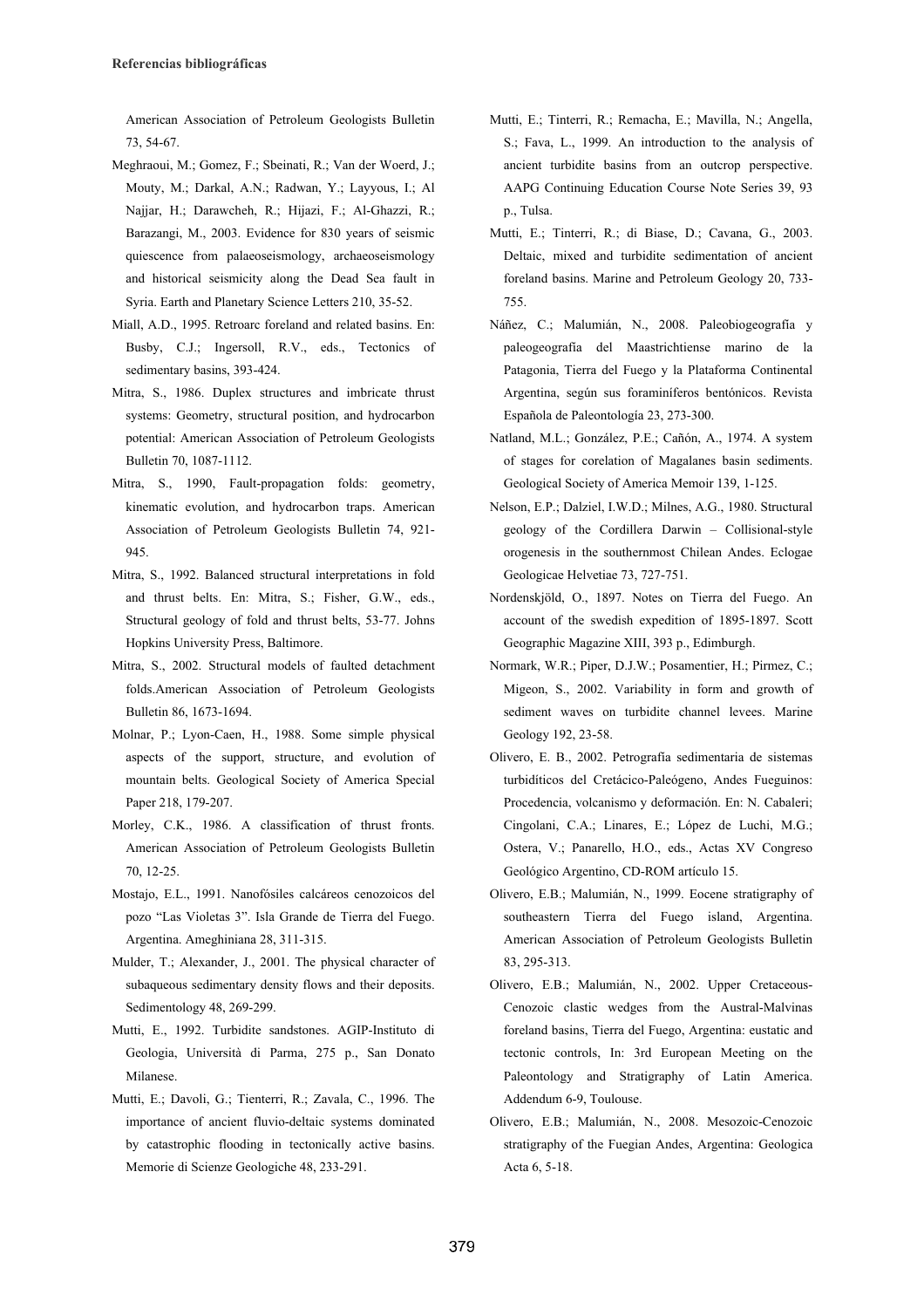- Olivero, E.B.; Martinioni, D.R., 1996a. Sedimentología de las Formaciones Lemaire y Yaghán (Jurásico-Cretácico) en Tierra del Fuego. Actas del XIII Congreso Geológico Argentino y III Congreso de exploración de Hidrocarburos 2, 45-59.
- Olivero, E.B.; Martinioni, D.R., 1996b. Late Albian inoceramid bivalves from the Andes of Tierra del Fuego. Age implications for the closure of the Cretaceous marginal basin. Journal of Paleontology 70, 272-274.
- Olivero, E.B.; Martinioni, D.R., 2001. A review of the geology of the argentinian Fuegian Andes. Journal of South American Earth Sciences 14, 175-188.
- Olivero, E.B.; Malagnino, E.; Gaglliardini, D., 1995. Interpretación preliminar del sistema de fracturas del este de Tierra del Fuego basada en imágenes ERS-1. SELPER, Revista Técnica de Integración Iberoamericana y Mundial 11, 34-39.
- Olivero, E.B.; Acevedo, R.D.; Martinioni, D.R., 1997. Geología del Mesozoico en Bahía Ensenada, Tierra del Fuego. Revista de la Asociación Geológica Argentina 52, 169-179.
- Olivero, E.B.; Barreda, V.; Marenssi, S.A.; Santillana, S.N.; Martinioni, D.R., 1998. Estratigrafía, sedimentología y palinología de la Formación Sloggett (Paleógeno continental), Tierra del Fuego. Revista de la Asociación Geológica Argentina 53, 504-516.
- Olivero, E.B.; Malumián, N.; Palamarczuk, S.; Scasso, R.A., 2002. El Cretácico superior-Paleógeno del área del Río Bueno, costa atlántica de la Isla Grande de Tierra del Fuego. Revista de la Asociación Geológica Argentina 57, 199-218.
- Olivero, E.B.; Malumián, N.; Palamarczuk, S., 2003. Estratigrafía del Cretácico superior-Paleoceno del área de bahía Thetis, Andes Fueguinos, Argentina: acontecimientos tectónicos y paleobiológicos. Revista Geológica de Chile 30, 245-263.
- Olivero, E.B.; Malumián, N.; Martinioni, D.R., 2007. Mapa geológico de la Isla Grande de Tierra del Fuego e Islas de Los Estados a escala 1:500.000. Servicio Geológico Minero Argentino (SEGEMAR). Buenos Aires.
- Olivero, E.B.; Torres Carbonell, P.; López C., M.I.; Buatois, L.A., 2008. Variaciones faciales y arquitecturas complejas en depósitos marinos someros de la Formación Leticia, Eoceno, Andes Fueguinos. XII Reunión Argentina de Sedimentología, Resúmenes, 128.
- Olivero, E.B.; Medina, F.A.; López C., M.I., 2009. The stratigraphy of Cretaceous mudstones in the eastern

Fuegian Andes: New data from body and trace fossils. Revista de la Asociación Geológica Argentina 64, 60-69.

- Olivero, E.B.; López C., M.I.; Malumián, N.; Torres Carbonell, P.J., en prensa. Eocene graphoglyptids from shallow marine, high-energy, organic-rich, and bioturbated turbidites, Fuegian Andes, Argentina. Acta Geologica Polonica.
- Ori, G.G.; Friend, P.F., 1984. Sedimentary basins formed and carried piggyback on active thrust sheets. Geology 12, 475-478.
- Pavlishina, P.; Sánchez, A.; Hervé, F.; Godoy, E., 2008. New palynological evidences on the presence of latest Cretaceous-Paleocene rocks at the foreland succession at Cabo Nariz, Tierra del Fuego, Chile. XVII Congreso Geológico Argentino, Actas, 1034-1035.
- Pelayo, A.M.; Wiens, D.A., 1989. Seismotectonics and relative plate motion in the Scotia Sea region. Journal of Geophysical Research 94, 7293-7320.
- Petersen, C.; Methol, E., 1948. Nota preliminar sobre los rasgos geológicos generales de la porción septentrional de Tierra del Fuego. Revista de la Asociación Geológica Argentina 3, 279-292.
- Petter, A.L.; Steel, R.J., 2006. Hyperpycnal flow variability and slope organization on an Eocene shelf margin, Central Basin, Spitsbergen. American Association of Petroleum Geologists Bulletin 90, 1451-1472.
- Pfiffner, O.A.; Burkhard, M., 1987. Determination of paleostress axes orientation from fault, twin and earthquake data. Annales Tectonicae 1, 48–57.
- Pittion, J.L.; Arbe, H.A., 1999. Sistema petroleros de la Cuenca Austral. IV Congreso Exploración y desarrollo de hidrocarburos, Actas 1, 239-262.
- Plink-Björklund, P.; Steel, R.J., 2004. Initiation of turbidity currents: outcrop evidence for Eocene hyperpycnal flow turbidites. Sedimentary Geology 165, 29-52.
- Ploszkiewicz, J.V., 1987. Las zonas triangulares de la faja fallada y plegada de la Cuenca Neuquina Argentina. En: Actas 1, X Congreso Geológico Argentino, San Miguel de Tucumán, 177-180.
- Poblet, J.; Hardy, S., 1995. Reverse modelling of detachment folds; application to the Pica de1 Aguila anticline in the South Central Pyrenees (Spain). Journal of Structural Geology 17, 1707-1724.
- Poblet, J.; McClay, K.; Storti, F.; Muñoz, J.A., 1997. Geometries of syntectonic sediments associated with single-layer detachment folds. Journal of Structural Geology 19, 369-381.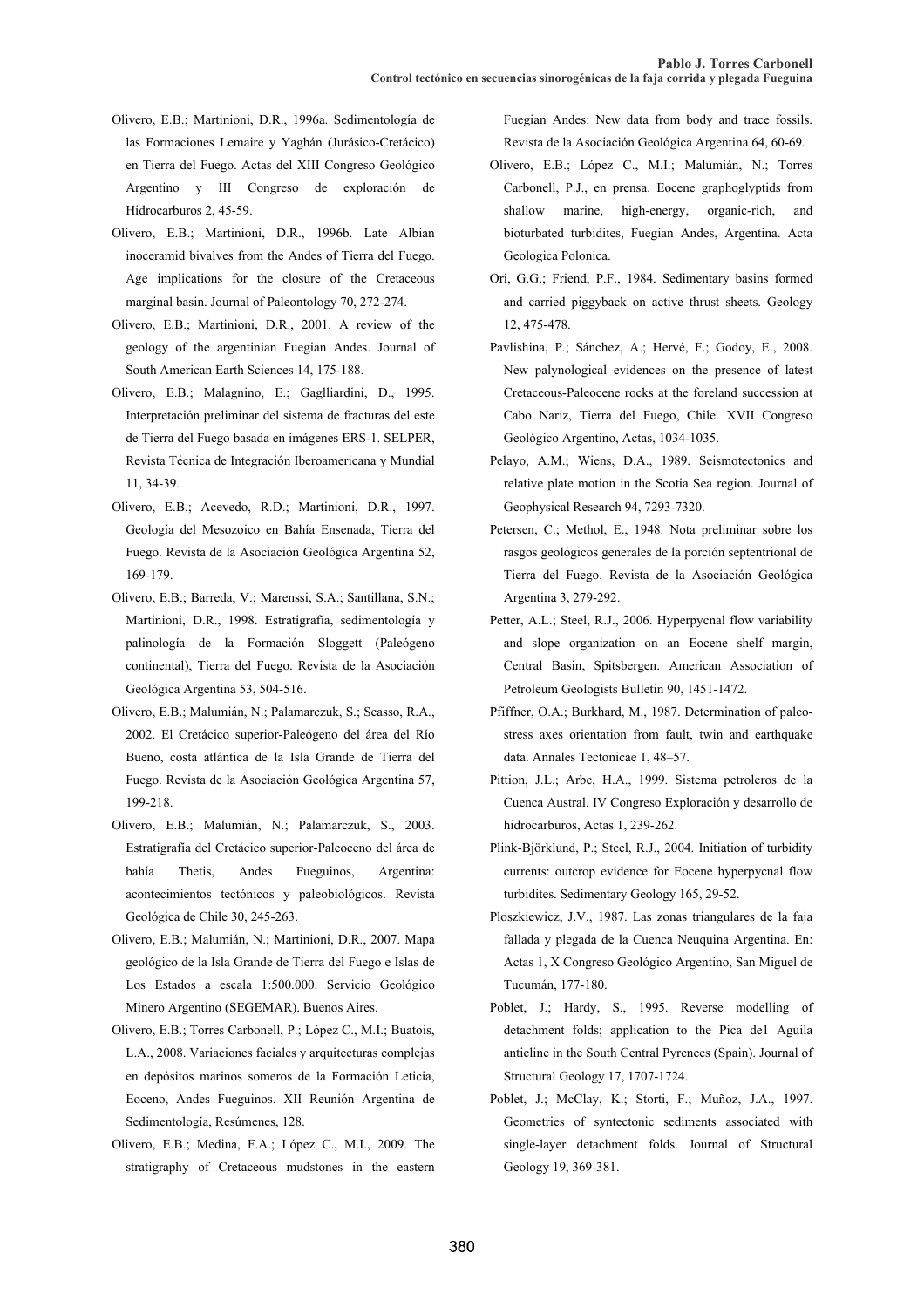- Ponce, J.J., 2009. Análisis estratigráfico secuencial del Cenozoico de la Cordillera Fueguina, Tierra del Fuego, Argentina. Tesis Doctoral. Departamento de Geología, Universidad Nacional del Sur, 245 p., Bahía Blanca.
- Ponce, J.J.; Olivero, E.B., 2008. Sediment transfer from shelf to deepwater. Revisiting the delivery mechanisms. Outcrop examples. Hedberg Research Conference field trip guidebook. Laboratorio de Geología Andina, 94 p., Ushuaia.
- Ponce, J.J.; Olivero, E.B.; Martinioni, D.R., 2005. Estratigrafía y facies sedimentarias del Oligoceno-Mioceno Medio? de la Cuenca Austral de Tierra del Fuego, Argentina. En: Llambías, E.; de Barrio, R.; González, P.; Leal, P., eds., Actas XVI Congreso Geológico Argentino, CD-ROM artículo 468.
- Ponce, J.J.; Olivero, E.B.; Martinioni, D.R.; López Cabrera, M.I., 2007. Sustained and episodic gravity flow deposits and related bioturbation patterns in Paleogene turbidites (Tierra del Fuego, Argentina). En: Bromley, R.G.; Buatois, L.A.; Mángano, M.G.; Genise, J.F.; Melchor, R.N., eds., Organism-sediment interactions, multifaceted ichnology. SEPM Special Publication.
- Ponce, J.J.; Olivero, E.B.; Martinioni, D.R., 2008. Upper Oligocene-Miocene clinoforms of the foreland Austral Basin of Tierra del Fuego, Argentina: Stratigraphy, depositional sequences and architecture of the foredeep deposits. Journal of South American Earth Sciences 26, 36-54.
- Popper, J., 1887. Exploración de Tierra del Fuego. Boletín del Instituto Geográfico Argentino VIII, 74-93.
- Posamentier, H.W., 2003. Depositional elements associated with a basin floor channel-levee system: case study from the Gulf of Mexico: Marine and Petroleum Geology 20, 677-690.
- Posamentier, H.W.; Walker, R.G., 2006. Deep-water turbidites and submarine fans. En: Posamentier, H.W; Walker, R.G., eds., Facies Models Revisited. SEPM Special Publication 84, CD ROM.
- Prieto, X., 1990. El terciario inferior de Río Bueno y Río Mayo, Tierra del Fuego, Magallanes. Anales del Instituto de la Patagonia, Serie Ciencias Naturales 19, 51-56.
- Quinlan, G.M.; Beaumont, C., 1984. Appalachian thrusting, lithospheric flexure, and the Paleozoic stratigraphy of the Eastern Interior of North America. Canadian Journal of Earth Sciences 21, 973-996.
- Ramos, E.; Busquets, P.; Vergés, J., 2002. Interplay between longitudinal fluvial and transverse alluvial fan systems

and growing thrusts in a piggyback basin (SE Pyrenees). Sedimentary Geology 146, 105-131.

- Ramos, V.A., 1983. Evolución tectónica y metalogénesis de la Cordillera Patagónica. II Congreso Nacional Geología Económica, Actas 1, 108-124. San Juan.
- Ramos, V.A., 1989. Andean foothills structures in Northern Magallanes basin, Argentina. American Association of Petroleum Geologists Bulletin 73, 887-903.
- Ramsay, J.G.; Huber, M.I., 1983. The techniques of modern structural geology. Volume 1: Strain Analysis. Academic Press, 307 p., London.
- Ramsay, J.G.; Huber, M.I., 1987. The techniques of modern structural geology. Volume 2: Folds and Fractures. Academic Press, 308-700 p., London.
- Riba, O., 1976. Syntectonic unconformities of the Alto Cardener, Spanish Pyrenees: a genetic interpretation. Sedimentary Geology 15, 213-233.
- Riccardi, A.C.; Rolleri, E.O., 1980. Cordillera Patagónica Austral. En: Segundo Simposio de Geología Regional Argentina, Academia Nacional de Ciencias 2: 1173-1306. Córdoba.
- Ricci Lucchi, F., 1986. The Oligocene to Recent foreland basins of the northern Apennines. In: Allen, P.A.; Homewood, P., eds., Foreland Basins. International Association of Sedimentologists Special Publication 8, 105-139.
- Robbiano, J.A.; Arbe, H.A.; Gangui, A., 1996. Cuenca Austral marina. En: Ramos, V.A.; Turic, M.A., eds., Geología y Recursos Naturales de la Plataforma Continental Argentina. Relatorio del XII Congreso Geológico Argentino y III Congreso de Exploración de Hidrocarburos, 323-341.
- Robles, R.M.L.; Gómez, P.M.; Arellano, A.R.V., 1956. Foraminíferos del Cretácico Superior y Paleoceno de la Provincia de Magallanes, Chile. XX Congreso Geológico Internacional, Resúmen, 184-185.
- Rossello, E.A., 2005. Kinematics of the Andean sinistral wrenching along the Fagnano-Magallanes Fault Zone (Argentina-Chile Fuegian foothills). En: 6th International Symposium of Andean Geodynamics (ISAG 2005), Extended Abstracts, 623-626. Barcelona.
- Rossello, E.A.; Haring, C.; Nevistic, A.; Cobbold, P., 2004. Wrenching along the Fagnano-Magallanes Fault Zone, northern foothills of the Fueguian Cordillera (Argentina-Chile): preliminary evaluation of displacements. En: 32nd International Geological Congress, Proceedings, CD ROM. Firenze.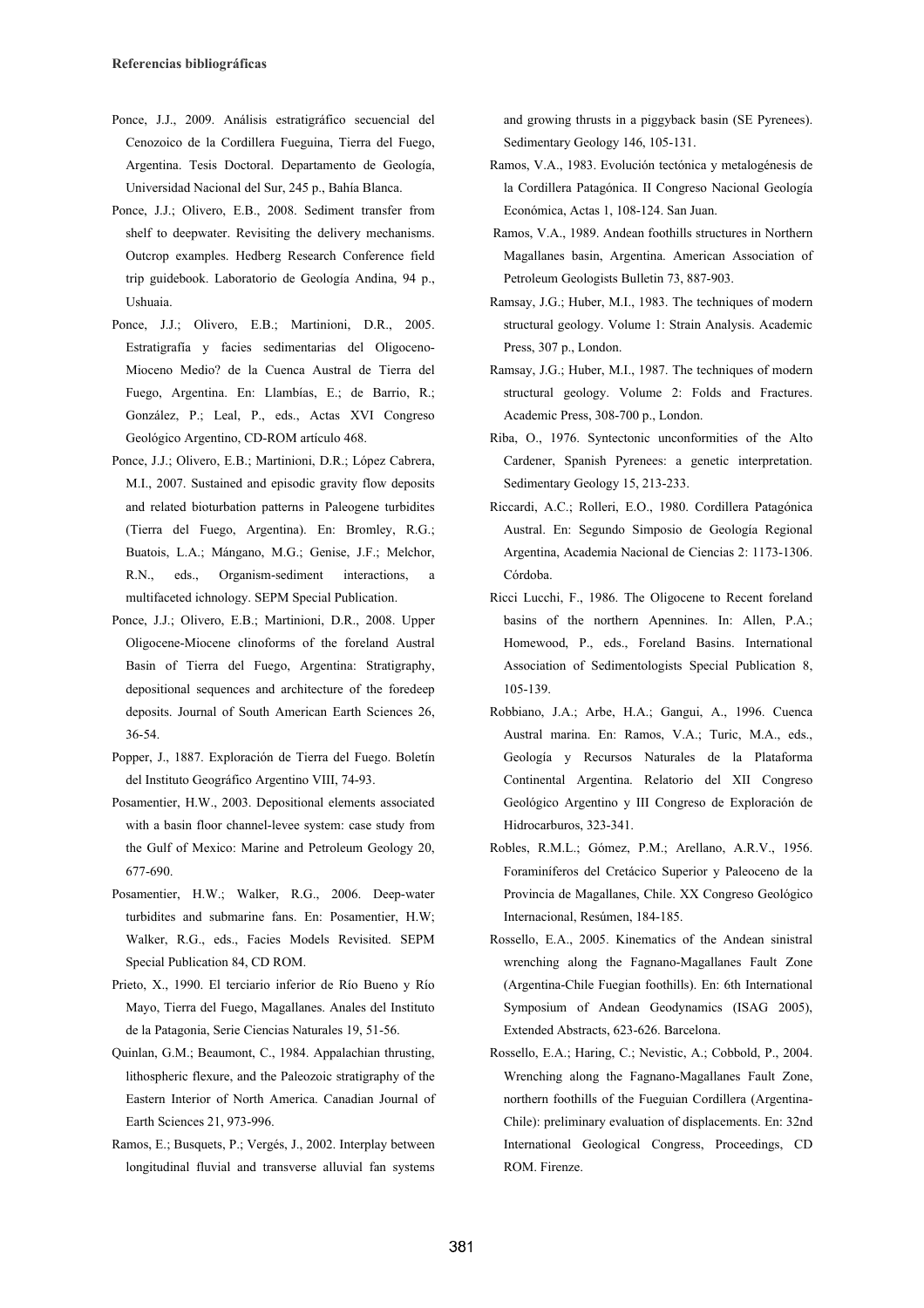- Rossello, E.A.; Haring, C.E.; Cardinali, G.; Suárez, F.; Laffitte, G.A.; Nevistic, A.V., 2008. Hydrocarbons and petroleum geology of Tierra del Fuego, Argentina. Geologica Acta 6, 69-83.
- Rowan, M.G., 1997. Three-dimensional geometry and evolution of a segmented detachment fold, Mississippi Fan foldbelt, Gulf of Mexico. Journal of Structural Geology 19, 463-480.
- Rowan, M.G.; Peel, F.J.; Vendeville, B.C., 2004. Gravitydriven fold belts on passive margins. En: McClay, K.R., ed., Thrust tectonics and hydrocarbon systems. American Association of Petroleum Geologists Memoir 82, 157- 182.
- Royden, L.H., 1993. The tectonic expression of slab pull at continental convergent boundaries. Tectonics 12, 303- 325.
- Royden, L.; Karner, G.D., 1984. Flexure of the lithosphere beneath Apennine and Carpathian foredeep basins: evidence for an insufficient topographic load. American Association of Petroleum Geologists Bulletin 68, 704- 712.
- Russo, A.; Flores, M.A.; Di Benedetto, H., 1980. Patagonia Austral Extrandina. En: Segundo Simposio de Geología Regional Argentina, Academia Nacional de Ciencias 2, 1431-1462. Córdoba.
- Scarpa, R.; Malumián, N., 2008. Foraminíferos del Oligoceno inferior de los Andes Fueguinos, Argentina: su significado tectónico-ambiental. Ameghiniana 45, 361- 376.
- Schlunegger, F.; Jordan, T.E.; Klaper, E.M., 1997. Controls of erosional denudation in the orogen on foreland basin evolution: The Oligocene central Swiss Molasse Basin as an example. Tectonics 16, 823-840.
- Schmitt, K.R., 1991. Sandstone intrusions in the Andina fold-thrust belt (51-54°S): implications for the paleohydrogeologic evolution of the southernmost Andes. Ph.D. Thesis, Graduate School of Arts and Science, Columbia University, 263 p. Columbia.
- Shaw, J.H.; Suppe, J., 1994. Active faulting and growth folding in the eastern Santa Barbara Channel, California. Geological Society of America Bulletin 106, 607-626.
- Sieh, K.; Jahns, R.H., 1984. Holocene activity of the San Andreas Fault at Wallace Creek, California. Geological Society of America Bulletin 95, 883-896.
- Sinclair, H.D.; Coakley, B.J.; Allen, P.A., Watts, A.B., 1991. Simulation of foreland basin stratigraphy using a diffusion model of mountain belt uplift and erosion: An

example from the central Alps, Switzerland. Tectonics 10, 599-620.

- Sissingh, W., 1997. Tectonostratigraphy of the North Alpine Foreland Basin: correlation of Tertiary depositional cycles and orogenic phases. Tectonophysics 282, 223-256.
- Smalley, Jr., R.; Kendrick, E.; Bevis, M.G.; Dalziel, I.W.D.; Taylor, F.; Lauría, E.; Barriga, R.; Casassa, G.; Olivero, E.B.; Piana, E., 2003. Geodetic determination of relative plate motion and crustal deformation across the Scotia-South America plate boundary in eastern Tierra del Fuego. Geochemistry, Geophysics, Geosystems 4, 1-19.
- Söllner, F.; Miller, H.; Hervé, M., 2000. An Early Cambrian granodiorite age from the pre-Andean basement of Tierra del Fuego (Chile): the missing link between South America and Antarctica? Journal of South American Earth Sciences 13, 163-177.
- Spezzaferri, S., 1994. Planktonic foraminiferal biostratigraphy and taxonomy of the Oligocene and lower Miocene in the oceanic record. An overview. Palaeontographia Italica 81, 1-187.
- Stockmal, G.S.; Beaumont, C.; Boutilier, R., 1986. Geodynamic models of convergent margin tectonics: transition from rifted margin to overthrust belt and consequences for foreland-basin development. American Association of Petroleum Geologists Bulletin 70, 181- 190.
- Storti F.; Poblet J., 1997. Growth stratal architectures associated to decollement folds and fault-propagation folds. Inferences on fold kinematics. Tectonophysics 282, 353-373.
- Suárez, M., 1976. La Cordillera Patagónica: su división y relación con la península Antártica. Instituto de la Patagonia, Anales 7, 105-113.
- Suárez, M.; Pettigrew, T.H., 1976. An Upper Mesozoic island arc-back arc system in the southern Andes and South Georgia. Geological Magazine 113, 305-400.
- Suárez, M.; Hervé, M.; Puig, A., 1985. Hoja Isla Hoste e islas adyacentes. XII Región. Carta Geológica de Chile 65. Servicio Nacional de Geología y Minería de Chile. 113 p.
- Suárez, M.; de la Cruz, R.; Bell, C.M., 2000. Timing and origin of deformation along the Patagonian fold and thrust belt. Geological Magazine 137, 345-353.
- Suppe, J., 1983. Geometry and kinematics of fault-bend folding. American Journal of Science 283, 684-721.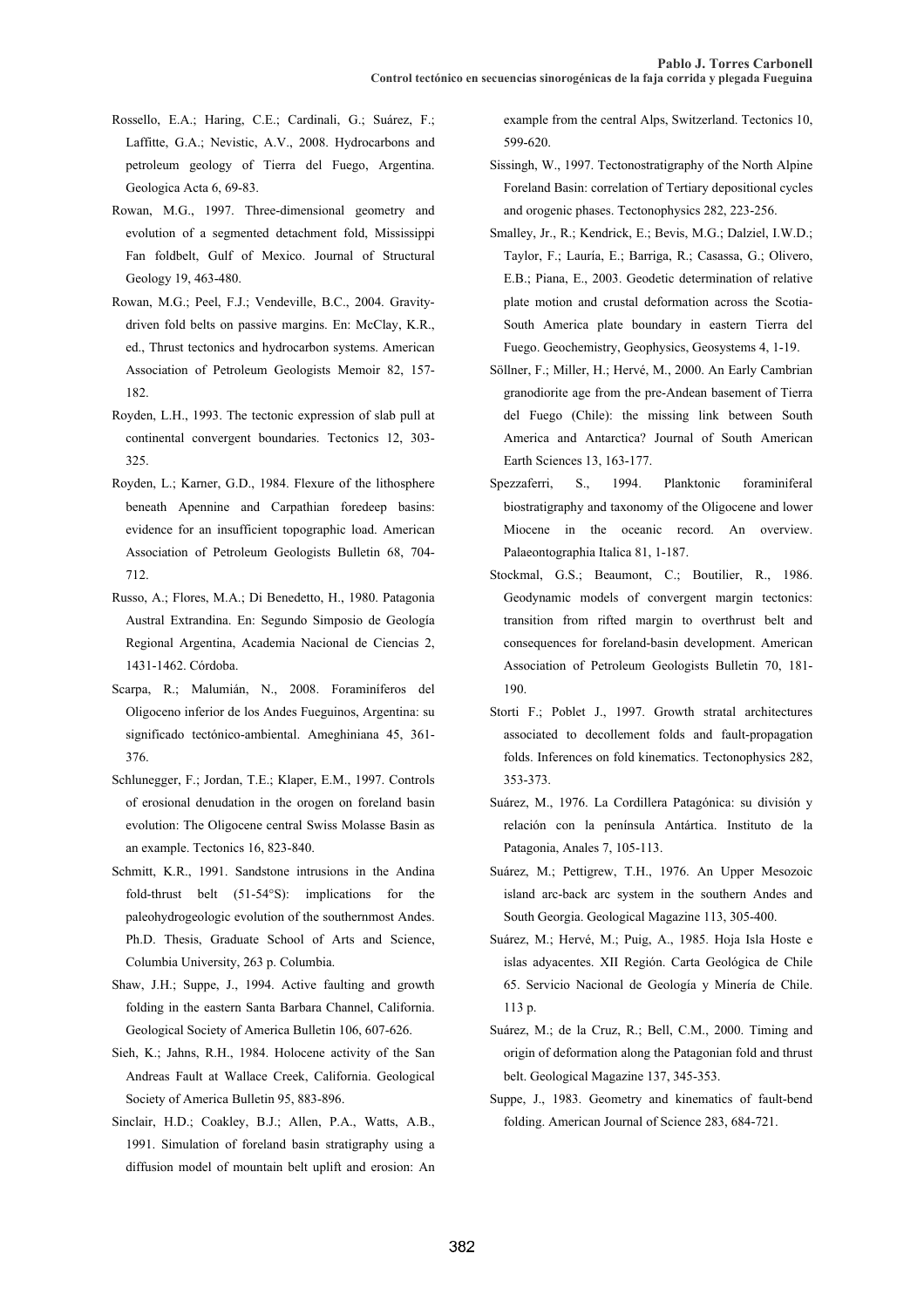- Suppe, J.; Medwedeff, D.A., 1990. Geometry and kinematics of fault propagation folding. Eclogae Geologicae Helvetiae 83, 409-454.
- Suppe, J.; Chou, G.T.; Hook, S., 1992. Rates of folding and faulting determined from growth strata. In: McClay, K.R., ed., Thrust Tectonics. Chapman and Hall, 105-121, London.
- Suppe, J.; Sàbat, F.; Muñoz, J.P.; Poblet, J.; Roca, E.; Vergés, J., 1997. Bed-by-bed fold growth by kink-band migration: Sant Llorenç de Morunys, eastern Pyrenees. Journal of Structural Geology 19, 443-461.
- Swift, D.J.P.; Hudelson, P.M.; Brenner, R.L.; Thompson, P., 1987. Shelf construction in a foreland basin: storm beds, shelf sandbodies, and shelf-slope depositional sequences in the Upper Cretaceous Mesaverde Group, Book Cliffs, Utah. Sedimentology 34, 423-457.
- Talling, P.J.; Lawton, T.F.; Burbank, D.W.; Hobbs, R.S., 1995. Evolution of latest Cretaceous-Eocene nonmarine deposystems in the Axhandle piggyback basin of central Utah. Geological Society of America Bulletin 107, 297- 315.
- Tankard, A.J., 1986. Depositional response to foreland deformation in the Carboniferous of eastern Kentucky. American Association of Petroleum Geologists Bulletin 70, 853-868.
- Tanner, P.W.G.; Macdonald, D.I.M., 1982. Models for the deposition and simple shear deformation of a turbidite sequence in the South Georgia portion of the southern Andes back-arc basin. Journal of the Geological Society 139, 739-754.
- Thomas, C.R., 1949a. Geology and petroleum exploration in Magallanes province. American Association of Petroleum Geologists Bulletin 33, 1553-1578.
- Thomas, C.R., 1949b. Manantiales field, Magallanes province, Chile. American Association of Petroleum Geologists Bulletin 33, 1579-1589.
- Torres Carbonell, P.J.; Olivero, E.B.; Dimieri, L.V., 2008a. Structure and evolution of the Fuegian Andes foreland thrust-fold belt, Tierra del Fuego, Argentina: paleogeographic implications. Journal of South American Earth Sciences 25, 417-439.
- Torres Carbonell, P.J.; Olivero, E.B.; Dimieri, L.V., 2008b. Control en la magnitud de desplazamiento de rumbo del Sistema Transformante Fagnano, Tierra del Fuego, Argentina. Revista Geológica de Chile 35, 63-77.
- Torres Carbonell, P.J.; Dimieri, L.V.; Olivero, E.B., 2009a. Progressive deformation of a Coulomb thrust-wedge: the

eastern Fuegian Andes thrust-fold belt. En: Poblet, J.; Lisle, R., eds., Kinematic evolution and structural styles of fold-and-thrust belts. Geological Society, London, Special Publication, en prensa.

- Torres Carbonell, P.J., Malumián, N.; Olivero, E.B., 2009b. El Paleoceno-Mioceno de Península Mitre: antefosa y depocentro de techo de cuña de la cuenca Austral, Tierra del Fuego, Argentina. Andean Geology 36, 197-235.
- Torres Carbonell, P.J.; Dimieri, L.V.; Olivero, E.B., 2009c. Estructura de la faja del Cretácico Superior-Paleoceno de los Andes Fueguinos. XIV Reunión de Tectónica, Libro de Resúmenes, 46.
- Toth, J.; Kusznir, N.J.; Flint, S.S., 1996. A flexural isostática model of lithosphere shortening and foreland basin formation: Application to the Eastern Cordillera and Subandean belt of NW Argentina. Tectonics 15, 213-223.
- Turcotte, D.L.; Schubert, G., 2002. Geodynamics (2<sup>nd</sup>) edition). Cambridge University Press. 482 p., Cambridge.
- Turner, J.P., 1990. Structural and stratigraphic evolution of the west Jaca thrust-top basin, Spanish Pyrenees. Journal of the Geological Society, London 147, 177-184.
- Turner, J.P., 1992. Evolving alluvial stratigraphy and thrust front development in the West Jaca piggyback basin, Spanish Pyrenees. Journal of the Geological Society, London 149, 51-63.
- Twiss, R.J.; Moores, E.M., 2007. Structural Geology. Freeman and Co., 736 p. New York.
- Uliana, M.A.; Biddle, K.T., 1988. Mesozoic-Cenozoic paleogeographic and geodynamic evolution of southern South America. Revista Brasileira de Geociencias 18: 172-190.
- Uliana, M.A.; Biddle, K.T.; Phelps, D.W.; Gust, D.A., 1985. Significado del vulcanismo y extensión mesojurásicos en el extremo meridional de Sudamérica. Revista de la Asociación Geológica Argentina 40, 231-253.
- Vergés, J.; Marzo, M.; Muñoz, J.A., 2002. Growth strata in foreland settings. Sedimentary Geology 146, 1-9.
- Wilckens, O., 1905. Die Lamellibranchiaten, Gastropoden u.s.w. der oberen Kreide Südpatagoniens. Naturforschende Gesellschaft Freiburg 15, 97-166.
- Wilson, T.J., 1983. Stratigraphic and structural evolution of the Última Esperanza foreland fold-thrust belt, Patagonian Andes, southern Chile. PhD Thesis, Columbia University, 360 p., New York.
- Wilson, T.J., 1991. Transition from back-arc to foreland basin development in the southernmost Andes: Stratigraphic record from the Última Esperanza District,